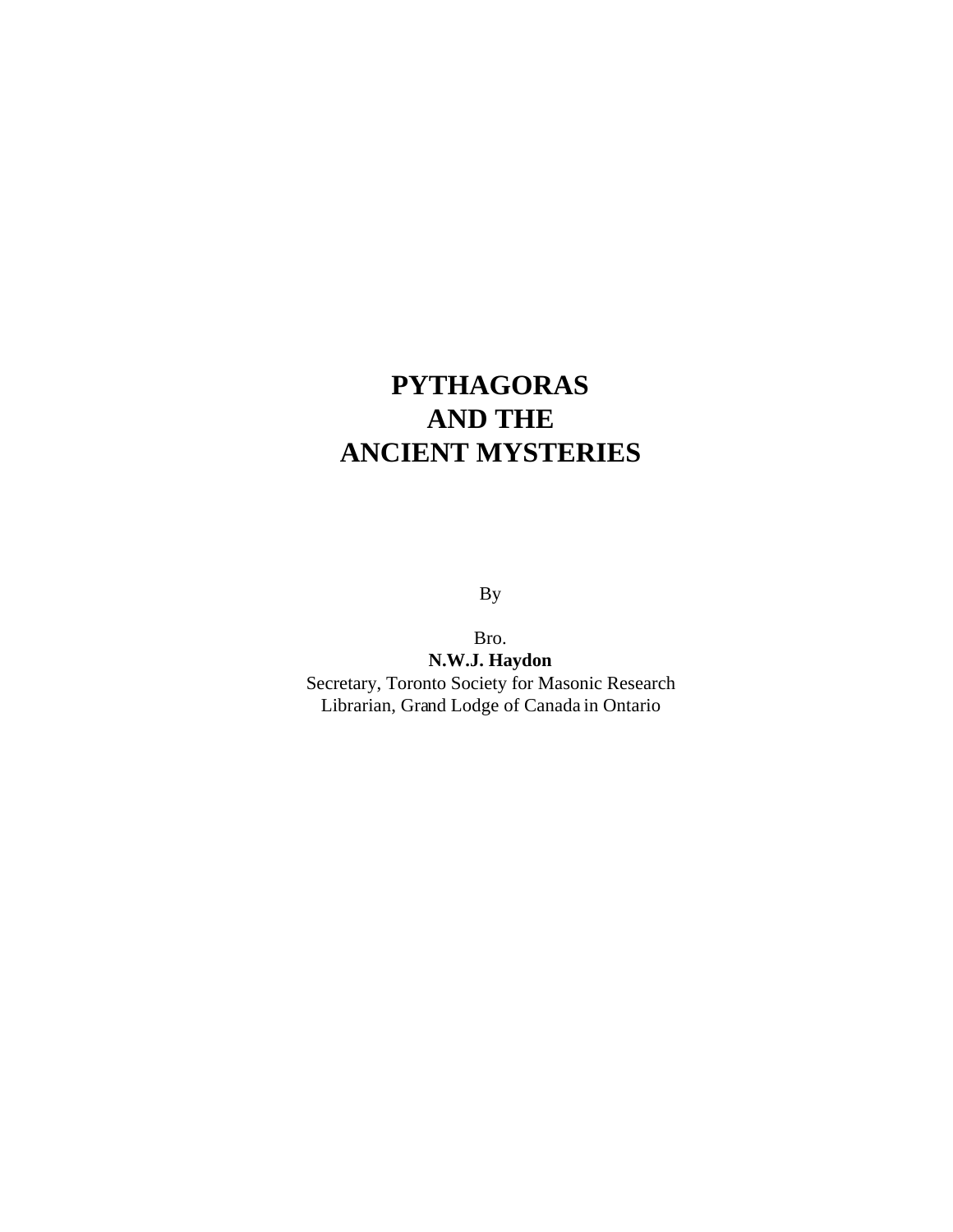## **PYTHAGORAS AND THE ANCIENT MYSTERIES**

The material for this paper was not taken from any of the published lives of this ancient teacher; its inspiration and part of its content is due to two articles entitled, Mysticism and Science in the Pythagorean Tradition, which appeared in the Classical Quarterly of 1922-1923 from the pen of Professor F.M. Cornford, of Trinity College, Cambridge, who, although not a Freemason, is an authority on Philosophy and Science amongst the ancient Greeks, with several books to his credit.

Of Pythagoras as a citizen, we are told that he was born during the sixth century, B.C., but scholars differ over a range of sixty years as to just when. His parents were Greeks of high position and gave him the benefits of a liberal education; he repaid them by winning distinction as an athlete as well as in the fields of learning. He spent many years travelling in search of knowledge and visited, we are told, all the famous schools in the world of his time; twenty-two years are said to have been passed in Egypt alone, where he endured many severe trials of body and mind in the temples of Heliopolis, Memphis and Thebes. For their priestly teachers were unwilling to expose their mysteries to foreign eyes and although Pythagoras came with letters of recommendation from both the reigning Pharaoh and the ruler of his own State, his admission thereto was made extremely difficult especially at Thebes.

Any one who has tried to study that ancient Egyptian ritual, inaccurately known as The Book of the Dead , of which the Theban Recension is the one generally known, will readily agree that these teachers quite thoroughly concealed their particular tenets under hieroglyphical figures, and taught their knowledge of those natural laws which govern this world by signs and symbols. It was expected that the Pythagorean System, or rather the system attributed to him, should have been established on a similar plan, and that many others of more recent times have copied this example, notably the Kabalists and the original Rosicrucians of mediaeval Europe.

So far as Freemasonry is concerned, there is less direct reference to Pythagoras and his teachings in its literature than one could reasonably expect. The oldest reference is found in the second of our two earliest Old Charges , that known as The Matthew Cooke Ms. from its first publisher, and dated about 1425. The first or Regius Ms of about 1390, mentions only The learned clerk Euclid of all our ancient teachers prior to the Christian era.

This Cooke Ms. mentions Pythagoras twice, both quotations being ascribed to The Polychronicon, or Dedes of many Tymes , compiled in eight books by Ranulph Higden, a monk who lived in what is now the city of Chester, during the 14<sup>th</sup> century. The first quotation names { Pictogoras as authority for the statement that Jubal, son of Lamech, founded the science and art of music. The second states a great clerk that men call Putogoras found one of the two antediluvian pillars set up by the three sons of Lamech to preserve their knowledge of the arts and sciences from being lost in the Noachian flood.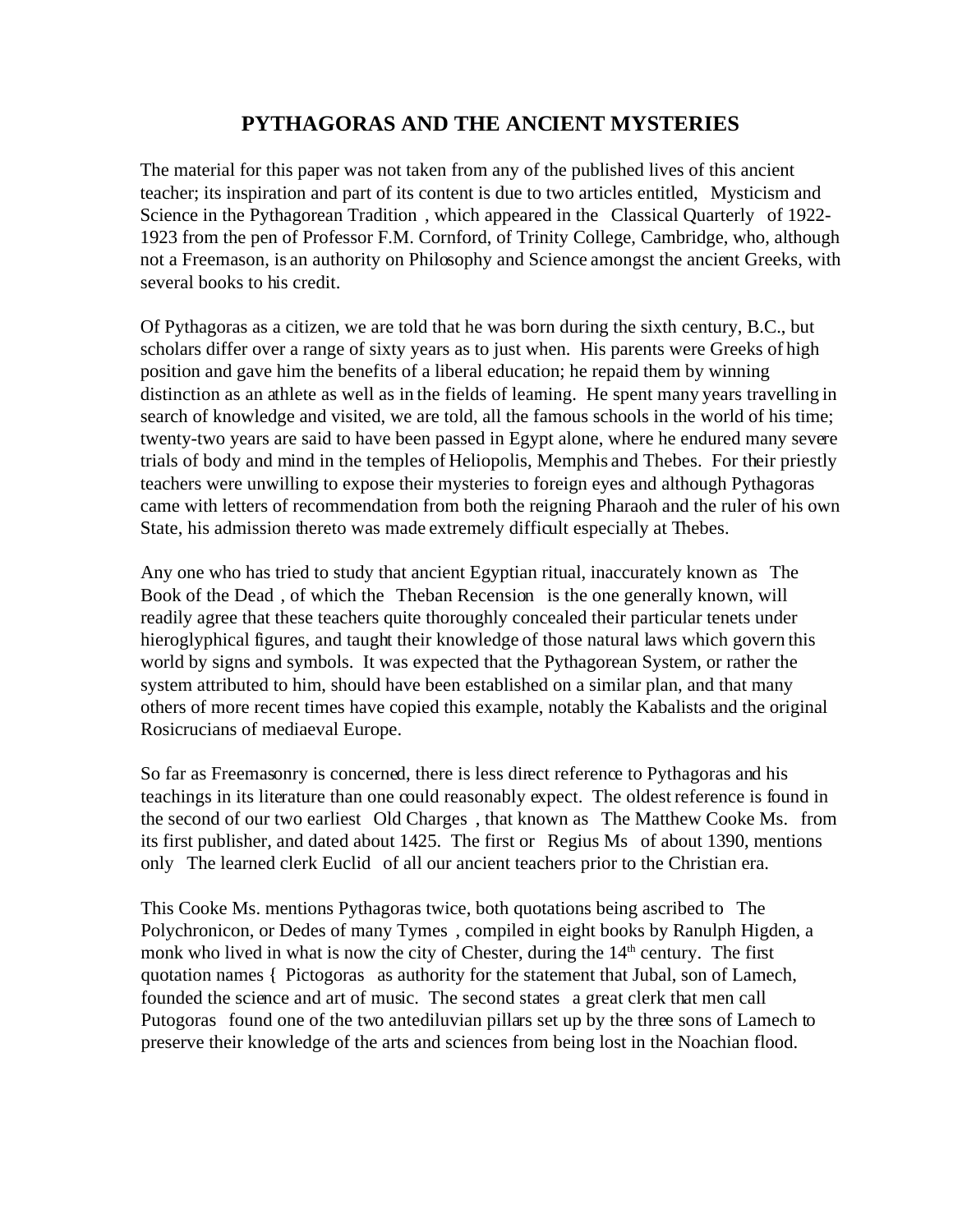These legends were passed on with additions and changes in later copies of our Old Charges

 of which a hundred have been discovered until we come to the Illustrations of Masonry composed by our famous Br. Wm. Preston, who was born in Edinburgh in 1742. Like Pythagoras, he was the son of a man of wealth and learning, so had all the benefits of a liberal education, and gained a national reputation as a literary authority during his long tenure of office as editor of The London Chronicle .

In 1762 Preston was initiated in a Scottish lodge which met in London, but affiliated a few years later with one under the senior Grand Lodge of England and, on being elected its W.M., he set out to employ and instruct his Brethren in Freemasonry, in a manner never equalled in British Masonic history. The first edition of his Illustrations was published in 1772; it created such a demand that twelve revisions and enlargements were brought out before his death in 1818, and several others since. As with the Craft of today, such enthusiasm for More Light was not shared by many, and one contemporary critic complains that Preston has lectured and sung us our of the Lodge, which may explain why the first English Lodge of Masonic Research, Quatuor Coronati , was not started until 1884.

My reason for mentioning this work of Preston s is that gradual changes in the English language had made many of the words and names in the Old Charges not only archaic but even unrecognizable, thus causing some literary problems, which have not all been solved as yet; for example the names of Amon Naymus Grecus , Peter Gower , Lord Harnouester, the Venetians in Euclid s time, and the broached domall.

Preston devotes two pages of his Illustrations TO Pythagoras and states that to his discovery is attributed the  $47<sup>th</sup>$  proposition of the First Book of Euclid which in geometrical solutions and demonstrations of quantities is of excellent use; and for which, in the joy of his heart, he is said to have sacrificed a hecatomb. When T.S. Webb revised these Illustrations for his first American edition, to suit the needs of Brethren in the newly formed United States, he added a quotation from Anderson that Pythagoras also exclaimed Eureka which, in the Greek language, signifies I have found it .

Preston also refers to the so-called Leland-Locke Ms for this question and answer:-- Howe comede ytt to Englonde? Peter Gower, a Grecian journeyedde ffor kunnynge yn Egypte, and in Syria, and yn everyche londe whereas the Venetians hadde plaunted maconrye . He then says I was puzzled to guess who Peter Gower could be, the name being perfectly English, or how a Greek should come by such a name. But he finally noted the French pronounciation of the Pythagore to conceive how such a mistake occured. It was left to a later scholar, however, to solve the puzzle of the Venetians as being contemporaries with the ancient Greeks, in another mispronounciation of the word Phoenicians .

As English contemporary of Preston, Wm. Hutchinson, 1732-1814, also reproduced it in his Spirit of Masonry , another valuable contribution to our literature. Mackey describes it as the first philosophical explanation of our symbolism, and Dr. Oliver says it explains in a rational and scientific manner the true philosophy of our Order.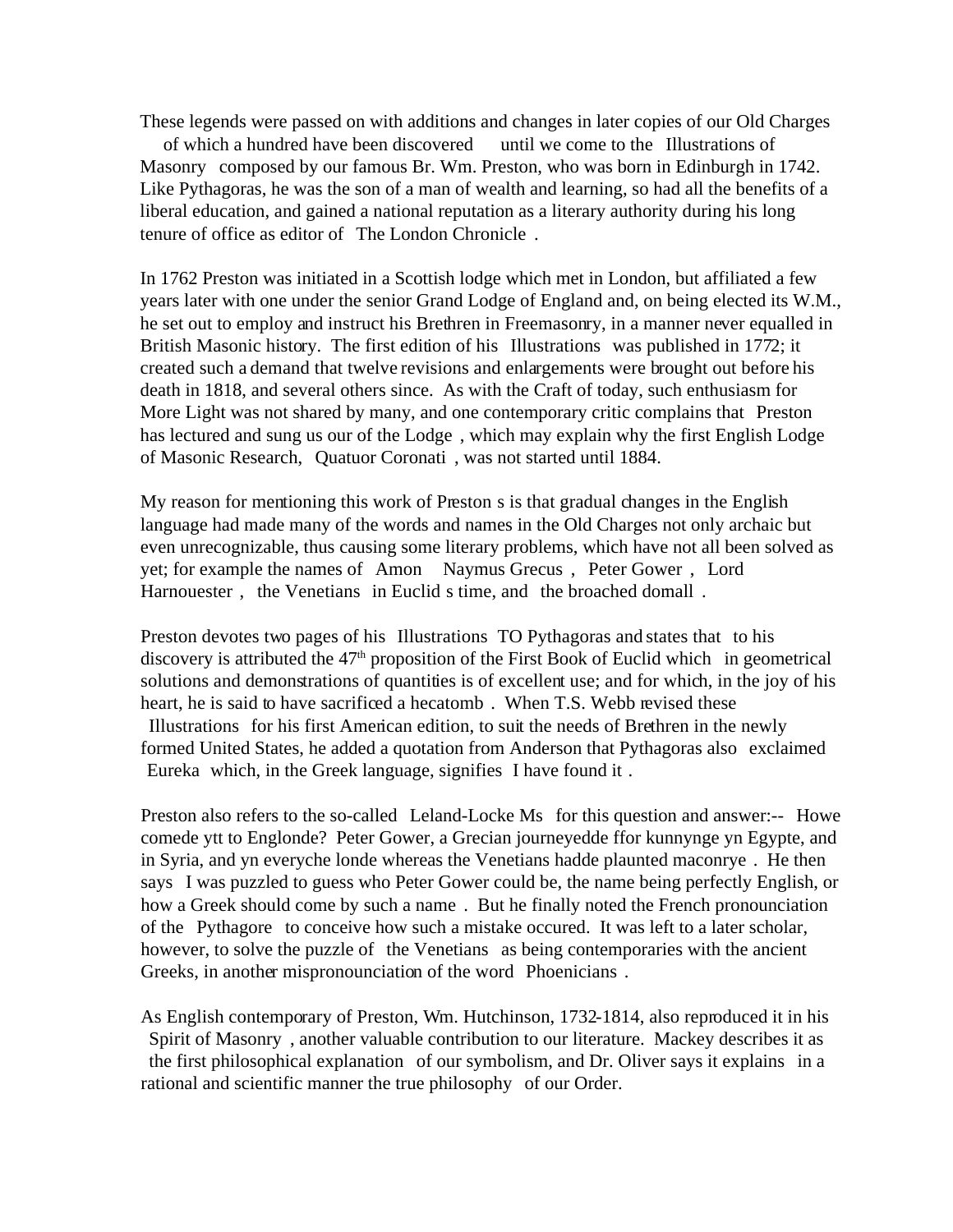In the second and third Lectures of his book, Hutchinson discusses the teaching of Pythagoras at some length, including the  $47<sup>th</sup>$  proposition, and the opinion is offered that from the great similitude in the principles of the Pythagorians and the Essenes, it seems as if they were derived from one origin.

As to this, however, Gould in his History of ?Freemasonry (Vol One) quotes both Josephus and Ginsburg to show that the Essenes were an offshoot from Judaism and cannot be traced before the second century B.C.

During the present century, however, there has been discovered evidence of a much greater antiquity for this  $47<sup>th</sup>$  proposition, than our early Masonic writers ever imagined. A great number of clay tablets were found in the ruins of Babylon by various groups of explorers, which are now preserved in the British Museum, Yale University, University of Pennsylvania and museums in Istamboul, Berlin and elsewhere in Europe.

Many of these tablets on being translated, were found to be treatises on scientific subjects, such as Arithmetic, Geometry, Astronomy, etc., and a detailed description of some of them is given by Prof. R.C. Archibald of Brown University (Providence, R.I.) In an article entitled Mathematics before the Greeks which appeared in Science for January, 1930.

In it he writes (p.116) For the history of the Pythagorean thereom a portion of an Akkadean tablet, in the Prussian State Museum, dating back to about 2000 B.C., is of special interest. It was published by Weidner in 1916. The figure of a rectangle is drawn and the dimensions are given. Two methods are used to calculate the length of the diagonal... This tablet suggests that the Babylonians may have known the Pythagorean thereom for a right triangle. This appears to be a certainty when we consider two among the mathematical problems in Cuneiform Texts, IX . It was less than nine months ago that the meaning of these two problems became clear.

It is impossible, now, to know whether Pythagoras learned about this famous proposition during his travels in search of More Light, or whether he rediscovered it by sheer force of thinking along similar lines. One can only admit, with certainty, that it awaited the independent efforts of astronomers, Adams, of Cambridge, and Leverrier, of Paris. But these two were contemporaries, whereas an interval of some 1500 years separated Pythagoras from Akked; an interval of great significance if the doctrine of reincarnation be taken into account.

Regarding this  $47<sup>th</sup>$  proposition and its adoption as the design for a Past Master s jewel by the Grand Lodge of England, there is a valuable, illustrated, article by W. Bro. Rev. W.W. Covey-Crump in the  $34<sup>th</sup>$  volume (1935-36) of the Transactions of the Leicester Lodge of Research. Included in the nine diagrams are two which, the learned author states might well be Pythagorean because of their known antiquity. But to reproduce them here is not practicable, so I can only refer those interested to this source.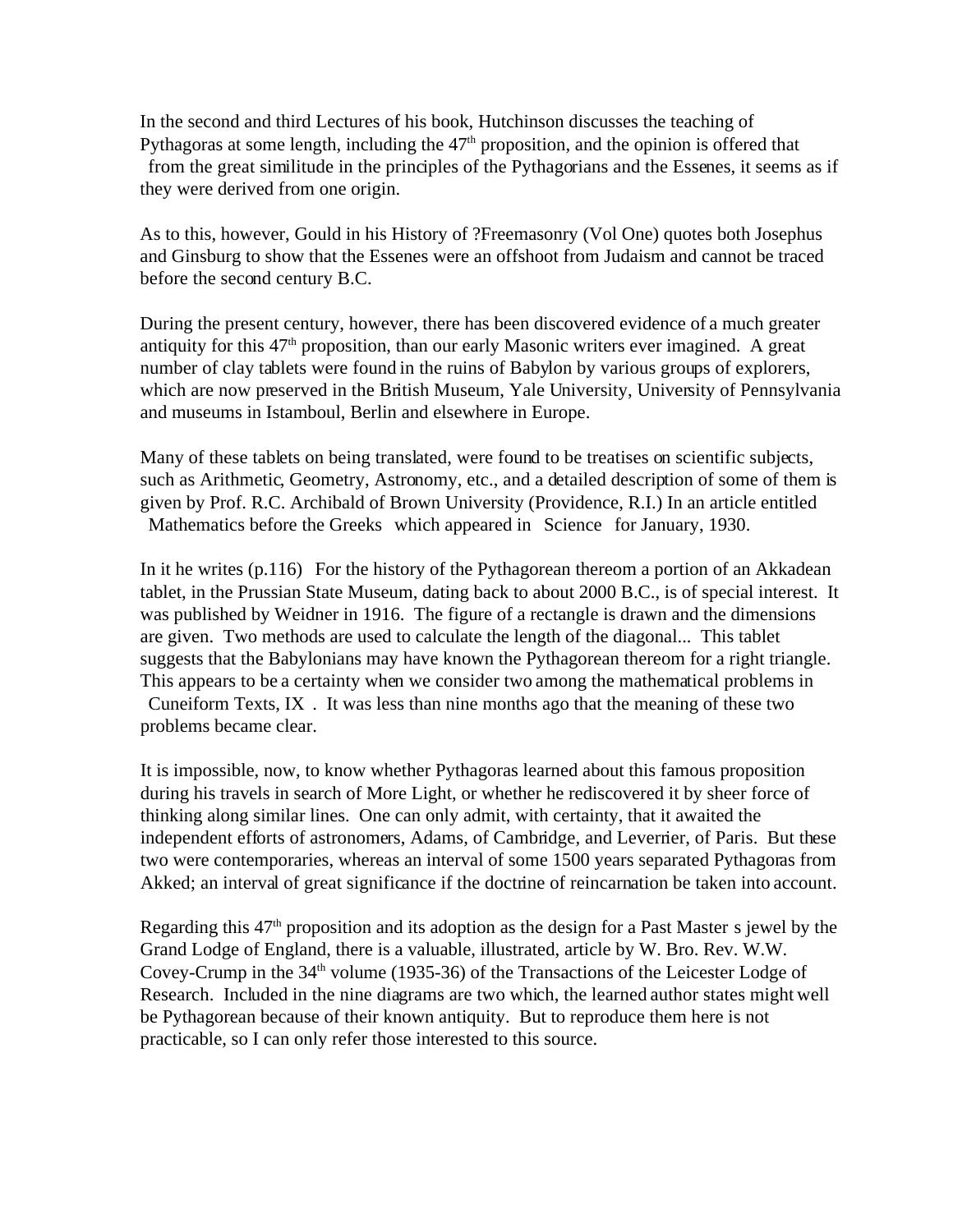Another, and exhaustive, treatise the Pythagorean Proposition with many diagrams, was published in 1927 by Elisha Loomis, Ph.D., 32<sup>nd</sup> Degree, of Baldwin Wallace College, Cleveland, Ohio. A very large volume entitled Restorations of Masonic Geometry and Symbolry and illustrated with 30 plates in colors of this proposition and its components was compiled by M.W. Bro. H.P.H. Bromwell, of Illinois, and published in 1905 by a committee of the Grand Lodge of Colorado, of which he was an Honorary Member. Copies of these three items can be consulted in our Grand Lodge Reference Library.

As to its symbolic value, this is truly a speculative matter and, in view of the reference to Philolaus, there appear no grounds for even assuming how its Discoverer may have used it, other than as a geometrical demonstration of spatial properties. History, especially religious history, contains many unfortunate results accruing from reading into our inheritance from the past, our own interpretations based on modern knowledge and theories, and these can be found, too, in all three schools of Masonic exegesis.

Turning now to the articles of Professor Cornford, the first point to be noted is that they are based entirely on quotations from Greek writers of the fifth and later centuries B.C. So it seems advisable to include here a few details of their connections with the Pythagorean School, in time as well as thought, so as to get both a correct perspective and to see the problem outlined for his readers. To begin with, there is an unexpected similarity in the setting of this School and that of the New Testament, in that neither of their Founders left any personal writings or, at least, any which are known as such, so that their followers, when necessity for such writings became evident, had to depend on their memories for whatever details they wished to preserve as the true teachings of their Masters. From what we are told of these systems it is certain that the Pythagorean is much more correctly presented, by reason of the very definite training established in the school at Crotona. The earliest dat allowed for any document of the New Testament by literary critics is, I understand, 125 A.D., and Professor Cornford tells us that The Pythagoreans left us no literature before Philolaus, who was a teacher at Crotona during the  $4<sup>th</sup>$  century, B.C., about one hundred years after the supposed death of its founder.

There is also a parallel with 18<sup>th</sup> century Freemasonry, in that our earliest information of its esoteric details comes from those who were its most sever critics, when they were not actually hostile to it, as seen in the various English and French exposures , published between 1723 and 1801, of which about thirty are known. The early method of teaching from mouth to ear still faithfully used in The Grand Lodge of Ireland, was then prevalent in the senior Grand Lodge of England; except, then, for exoteric matters of History and Constitutional growth, these Exposures give Modern Masonic students a service as valuable as it was foreign to their writers intentions.

The first of these Greek critics was Parmenides, who was born about the time that Pythagoras died; he was a pupil at Crotona but seems to have disagreed violently with some of the founder s teachings, so he left and started an institution of his own at Elea, now known as The Eleatic School . He was succeeded by Zeno, who had worked up from being a pupil at Elea to rank of leader, and under him the new body diverged still further from its source.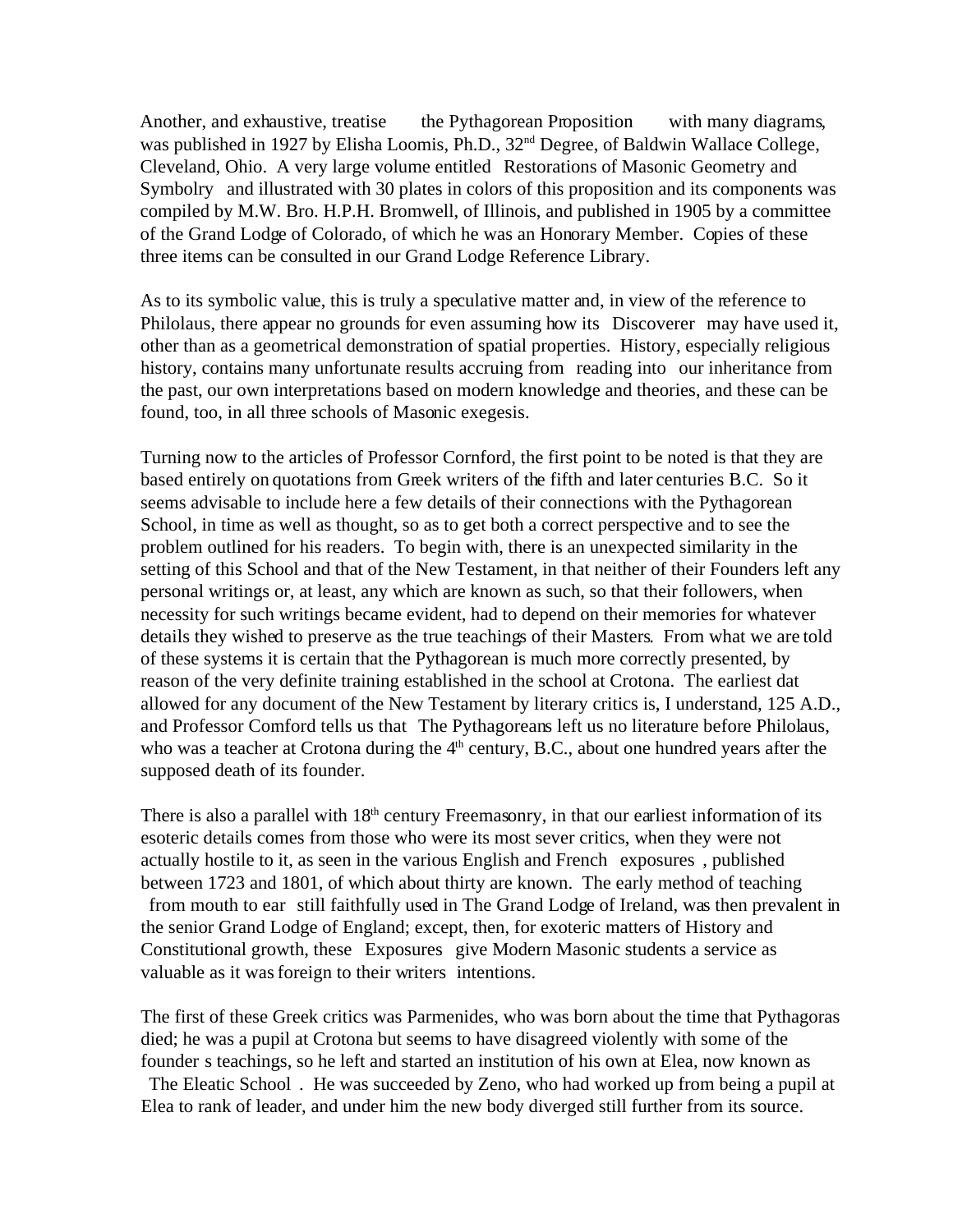With Zeno were associated other philosophers notably Empedocles and Anaxagoras who attained great reputations for their capacities in argument and assertion. We find, then, by the beginning of the third century B.C., when Aristotle was born, whose writings are frequently quoted by Prof. Cornford, that the Greek world of philosophy was divided, broadly speaking, into two main systems: first that of Pythagoras, which progressed through Socrates to its full flower in Plato, and taught an ever-becoming plurality of the Creator in the created, or the Mystical School ; second that of Parmenides, through Zeno and best set forth by Aristotle, or a Scientific School based on an infinite number of monads, or atoms, which have an inherent power of movement and intelligent cooperation, now known as Atomism . Since I am concerned, here, only with Pythagoras, this other system will not be mentioned again.

Of all that is definitely ascribed to Pythagoras of symbolic teaching, the most famous seems to be his Tetractys or Tetrad , said to be a compendium of Pythagorean mysticism . It is shown as a group of points from one to four, arranged as a pyramid and represents the elements of number, which are the elements of all things , and contain the concordant ratios of harmony in the musical scale as discovered by Pythagoras . In connection with this musical scale it seems fitting to note here the recent publication of a book The Greek Aulos, a Study of its Mechanism and its Relation to the Model System of Ancient Greek Music by K. Schlesinger (Metheun s London, illustrated, \$10) Aulos is usually translated as a flute but actually mens any wind instrument from the War-horn of Mars to the reed-pipe of Pan, including the double pipe used in religious and other processions.

The author spent many years over this work, starting from original flutes in the British Museum, where there is a large collection, all having this feature in common that the holes are pierced equidistantly. After having facsimiles made, an even greater problem presented was to discover the law of acoustics which governed their scales so different from ours. It was found to be based on the mathematical ratios of the harmonic series, but reversed. It was also found that modes based on this archaic scale show not only a remarkable range in producing small intervals, but also that all the tones of the scale may be sounded together with harmonious results; an impossibility with the piano or violin. This discovery amounts to a new language of music and composers are already using it in concert work.

Returning to the Tetractys, we find it is also known as The Decad as its points totalled ten, which was held to be a perfect number because eleven and twelve and their successors are merely increments to the decad and not the production of a new source . These integral numbers and their combinations are the subject of many volumes of explanation by Green philosophers; they are not easy to follow, but the patient scholarship of Prof. Cornford, in quoting from many writers makes it possible to present a coordinated mosaic pavement whereon to approach the Sanctuary.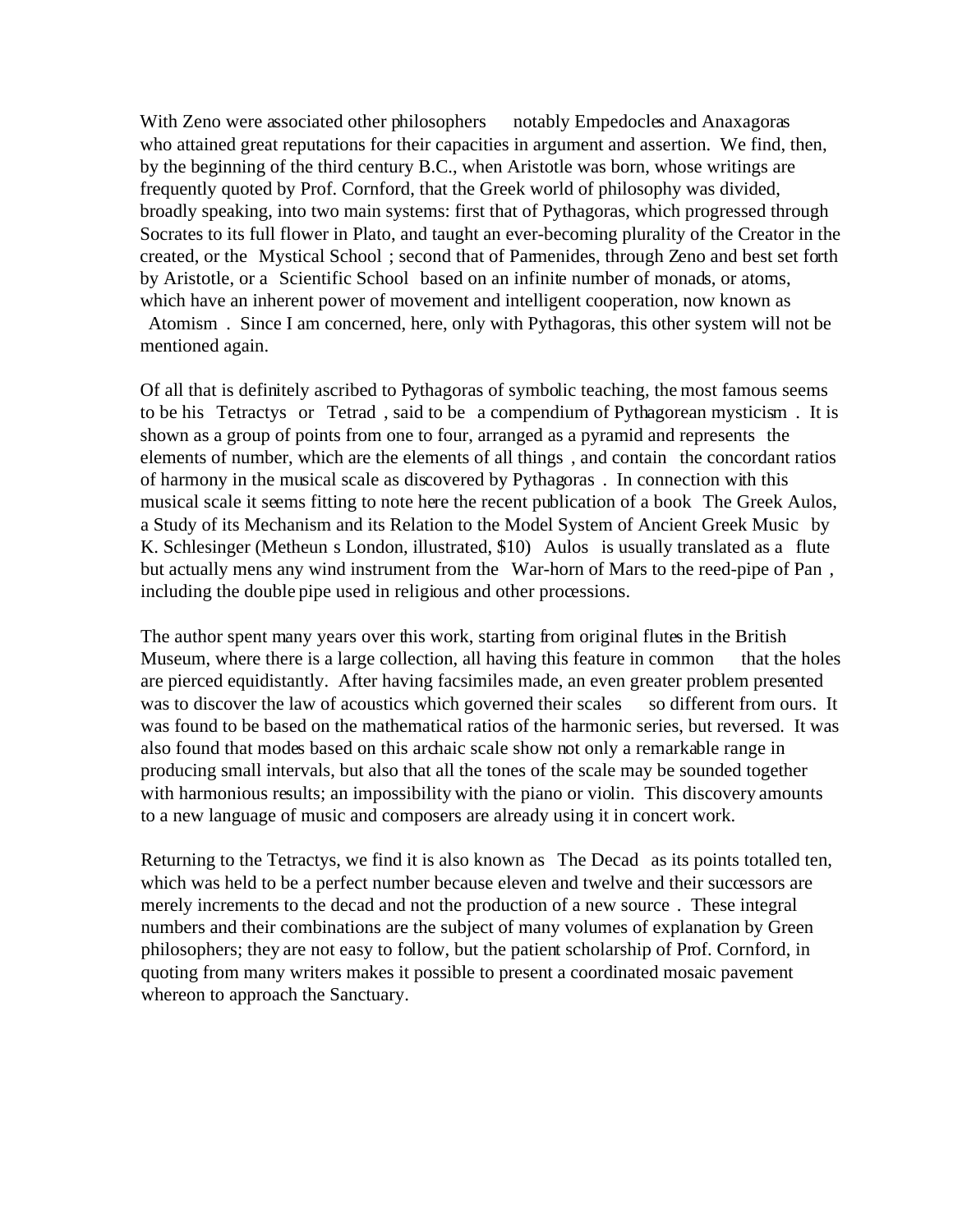It seems clear that the Pythagoreans regarded number both as the matter of things and as their properties and states. The elements of number are even and odd, of which the even is unlimited, the odd limited. The One (or Unity) consists of both, for it is both odd and even. Number proceeds from the One, and numbers contain the whole . This statement may be further explained:-- First, there is the identification of the Even with the Unlimited, the Odd with the Limited, or Limit. Euclid s definition of Even and Odd (Book VII, 6/7) seems to be derived from the Pythagorean definitions given by Aristoxenos. Plato, too, in his Euthypro, symbolises Even by an isosceles and Odd by a scalene figure.

Plutarch explains further, since even numbers start with two, odd numbers with three, and five is generated by the combination of these, five has rightly received honour as the first product of first principles, and has been named Marriage because the even is like the female, the odd like the male. For when numbers are divided into equal parts, the even is completely parted asunder and leaves within itself, as it were, a receptive principle or space, whereas when the odd is treated in the same manner, there is always left over a middle, which is generative. And again, when numbers are equally divided, in the uneven number a unit is left over in the middle, while in the even there is left a masterless and numberless space, showing that it is defective and imperfect.

Thus the Dyad, as the first even number, stands for the female receptive field, the void womb of unordered space, the evil principal of the Unlimited. The Triad as its opposite, the good principle of Limit, the male whose union with the Unlimited produces the Limited. Or as Aristotle says, the Universe and all things in it are limited, or determined, by three. The numbers  $5(2 + 3)$  and  $6(2 \times 3)$  are both symbols of the marriage of Even and Odd, of Unlimited and Limit .

One very essential Pythagorean dogma arises from this that the Monad consists of both odd and even, and does NOT proceed from them; this is the formula common to most early stories of creation. It is picturesquely set forth in one of the plays of Euripedes, wherein Melanippe the Wise says the tale is not mine; I had it from my mother; (1) that Heaven and Earth were once one form and (2) when they had been sundered from one another, (3) they gave birth to all things, and creatures that the sale sea breeds, and the race of mortal men . Other writers discarded the imagery of sex, but told a similar story on an impersonal basis. Yet others showed this process as a war of aggression, the pairs of opposites invading each other s province, unjustly, to form those temporary combinations which are living beings.

The next stage in explaining the Tetractys is the identification of four, as the first square number, Justice and is therefore of special interest to Freemasons. This Justice , however, is much more Mosaic than Masonic, since the word so translated is ANTIPEPONTHES, which also means Retaliation, and shows the primitive idea of balance an eye for an eye, etc. To temper Justice with Mercy by paying a penalty on the instalment plan, while the necessary lesson is being learned does not appear as an ethical teaching until Christianity was founded.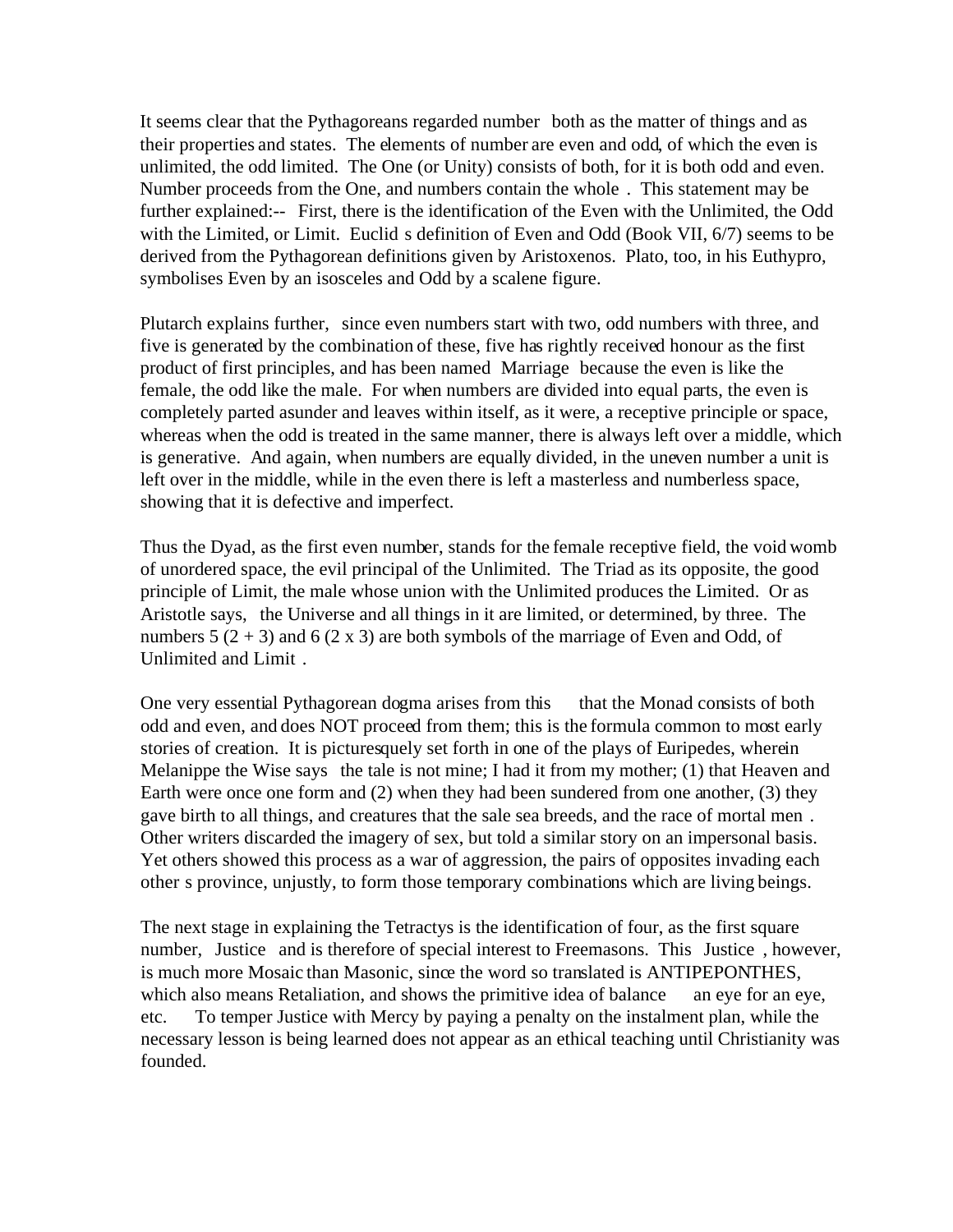The extreme limit of application of the Tetractys appears in Pythagoras teaching about music: as the unlimited range of musical sounds is marked off by consonant numbers in to the definite intervals of the musical scale, so the blank field of darkness is marked off by those boundary points of heavenly light, the sun, moon, stars and planets, whose orbits (still conceived as material rings) are set at musical intervals to form the celestial harmony, or scale, bridging and binding together the visible order from earth at the center, to the outermost spheres of the fixed stars. How this majestic order was evolved is not evident, and there is no sign that the earliest Pythagoreans went further. But I feel free to suggest that if Professor Cornford were equally familiar with the Vedic scriptures of India, as he is with the Acousmata of Greece, he might well have added that Pythagoras had received this further illumination during his stay in that country. As another scholar, max Muller, has shown us in his many translations from The Sacred Books of the East, notably the Hymns of the Rig Veda. Bro. Hutchinson has this same idea, in a footnote to his Lectures referred to above.

Another aspect to be considered is the geometrical character of the Pythagorean arithmetic; indeed we are told that he identified geometry with science in general . It is very suggestive to note that the word used, here, by Iamblichus and translated science is HISTORIA, which also means any learning by the process of enquiry, no less than the narration of what one has learned. It is through this time-value that this word has been adopted into English as history. In the unlimited darkness of night all objects lose, to the eye, their colour and shapes; in the daily renewed creation of the dawn of light they resume their distinct forms, their surfaces and colours. This, in the physical world, Light the vehicle of knowledge acts as a limiting principle which informs the blank darkness with bodies bounded by measurable planes and distinguished by all the varieties of colour. A body is thus a visible thing in which two opposite principles meet the Unlimited (darkness and space) and Limited (colour and form). It is again very suggestive to Freemasons that the word here translated as colour-form is SCHEEMA which has been adopted into English as an equivalent for a Plan, and does not the phrase The Great Architect inevitably connote the application of a plan. True to its mathematical character, this teaching tends to conceive any sensible (as Thomas Taylor called them) as essentially a geometrical solid, whose surfaces are ultimately reducible to numbers and their inter-relations. This is the mode of conception applied in Plato s TIMAEUS to the atoms of the four elements and, in this way, things represent numbers.

Most of Aristotle s allusions to the doctrine of the Pythagoreans refer to this theory that (1) there is only one kind of number, namely mathematical number; (2) that this number does not exist separately but sensibles are composed of it; indeed they construct the whole Heaven of number. (3) these numbers do not consist of abstract units, but are conceived as having spatial magnitude. (4) They are described as being indivisible magnitudes. (5) Things, or bodies, are identified with numbers composed of these indivisible magnitudes. (6) These numbers are generated, just as the rest of the sensible world is.